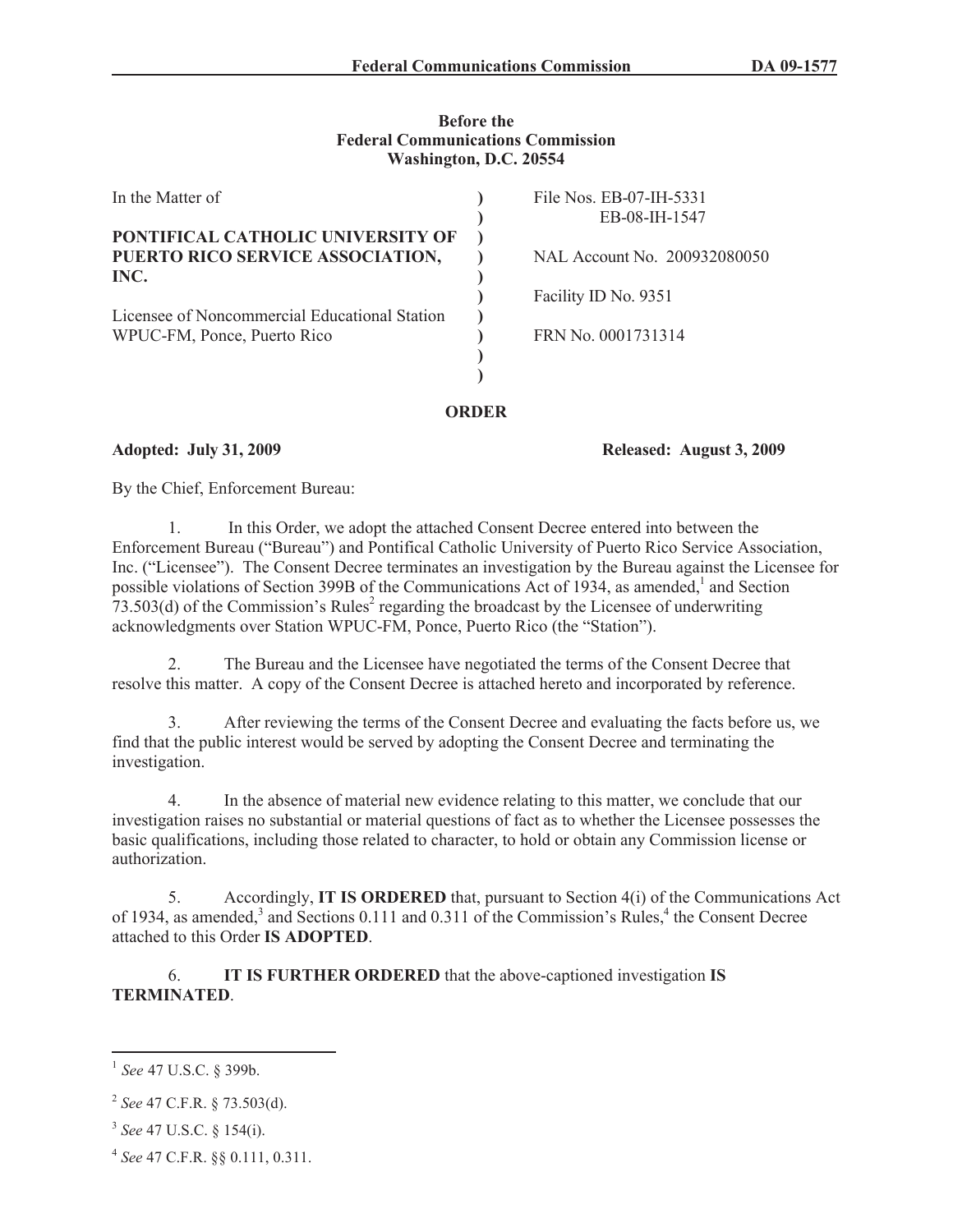7. **IT IS FURTHER ORDERED** that the third-party complaints and allegations against the Station and/or the Licensee before the Enforcement Bureau related to the above-captioned investigation as of the date of this Consent Decree **ARE DISMISSED**.

8. **IT IS FURTHER ORDERED** that a copy of this Order and Consent Decree shall be sent to Pontifical Catholic University of Puerto Rico Service Association, Inc., by first-class, certified mail, return receipt requested, to Charles R. Naftalin, Esq., Rosalind Allen, Esq., Frances G. Faigenblat, Esq., and Leighton T. Brown, II, Esq. Holland & Knight LLP, 2099 Pennsylvania Avenue, NW, Suite 100, Washington, DC 20006.

## FEDERAL COMMUNICATIONS COMMISSION

Kris Anne Monteith Chief, Enforcement Bureau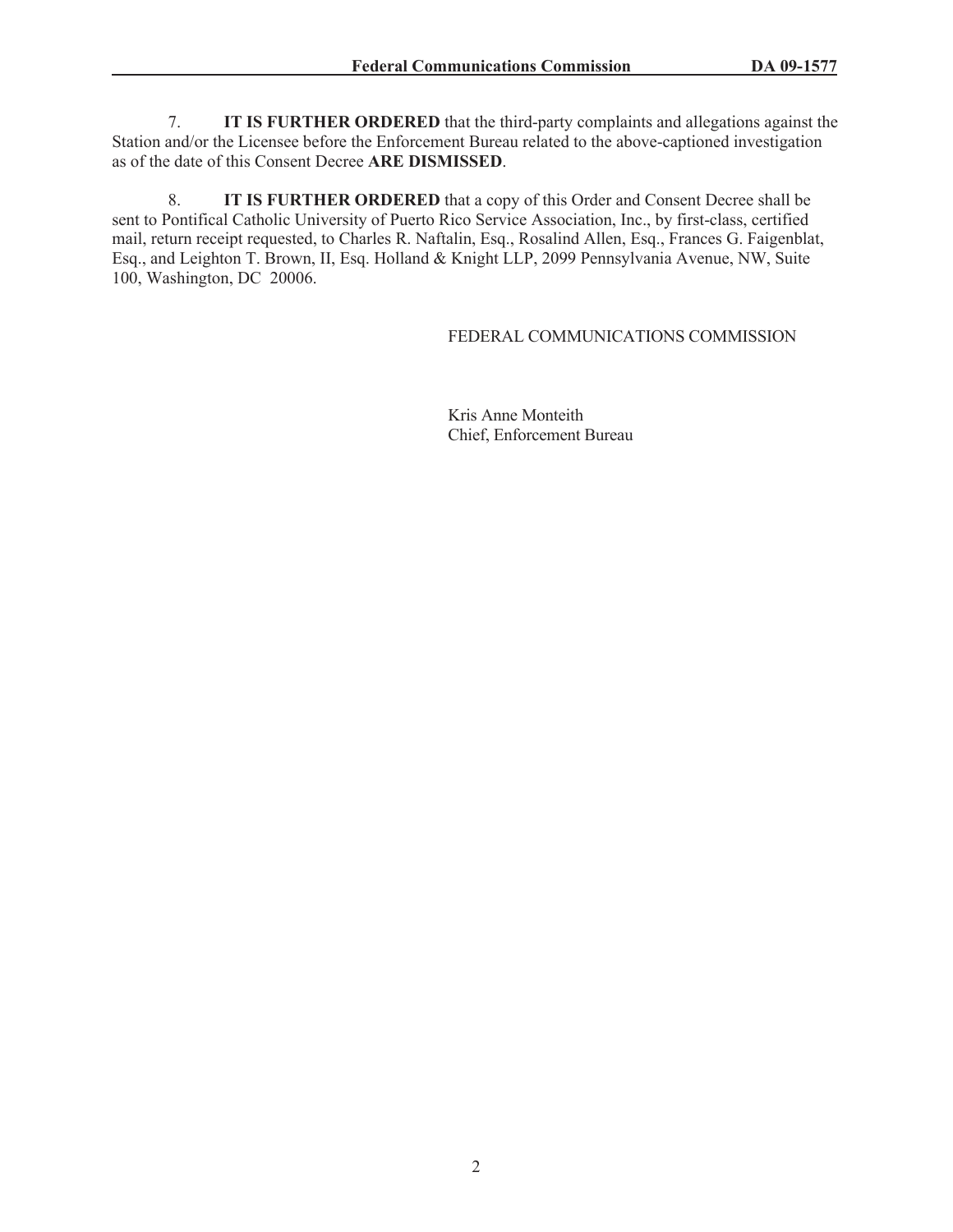#### **Before the Federal Communications Commission Washington, D.C. 20554**

| In the Matter of                              | File Nos. EB-07-IH-5331      |
|-----------------------------------------------|------------------------------|
|                                               | EB-08-IH-1547                |
| PONTIFICAL CATHOLIC UNIVERSITY OF             |                              |
| PUERTO RICO SERVICE ASSOCIATION,              | NAL Account No. 200932080050 |
| INC.                                          |                              |
|                                               | Facility ID No. 9351         |
| Licensee of Noncommercial Educational Station |                              |
| WPUC-FM, Ponce, Puerto Rico                   | FRN No. 0001731314           |
|                                               |                              |
|                                               |                              |

# **CONSENT DECREE**

The Enforcement Bureau ("Bureau") and Pontifical Catholic University of Puerto Rico Service Association, Inc. ("Licensee"), by their authorized representatives, hereby enter into this Consent Decree for the purpose of terminating the Enforcement Bureau's above-referred investigation into whether Licensee violated Section 399B of the Communications Act of 1934, as amended,<sup>1</sup> and Section 73.503(d) of the Commission's rules, $2$  in connection with the broadcast by Licensee of underwriting acknowledgments over its noncommercial educational FM radio station, WPUC-FM, Ponce, Puerto Rico.

### **I. DEFINITIONS**

- 1. For the purposes of this Consent Decree, the following definitions shall apply:
	- (a) "Act" means the Communications Act of 1934, as amended, 47 U.S.C. § 151 *et seq.*
	- (b) "Bureau" means the Enforcement Bureau of the Federal Communications Commission.
	- (c) "Commission" and "FCC" mean the Federal Communications Commission and all of its bureaus and offices.
	- (d) "Complaints" mean all third-party complaints alleging violations of the Commission's Underwriting Laws, including those dated May 16, 2008 and an undated complaint forwarded through the Bureau's August 14, 2008 Letter of Inquiry that may have been received by, or is in the possession of, the Commission, and all related information or allegations.
	- (e) "Compliance Plan" means the program described in this Consent Decree at paragraph 8.
	- (f) "Effective Date" means the date on which the Bureau releases the Adopting Order.

<sup>1</sup> *See* 47 U.S.C. § 399b.

<sup>2</sup> *See* 47 C.F.R. § 73.503(d).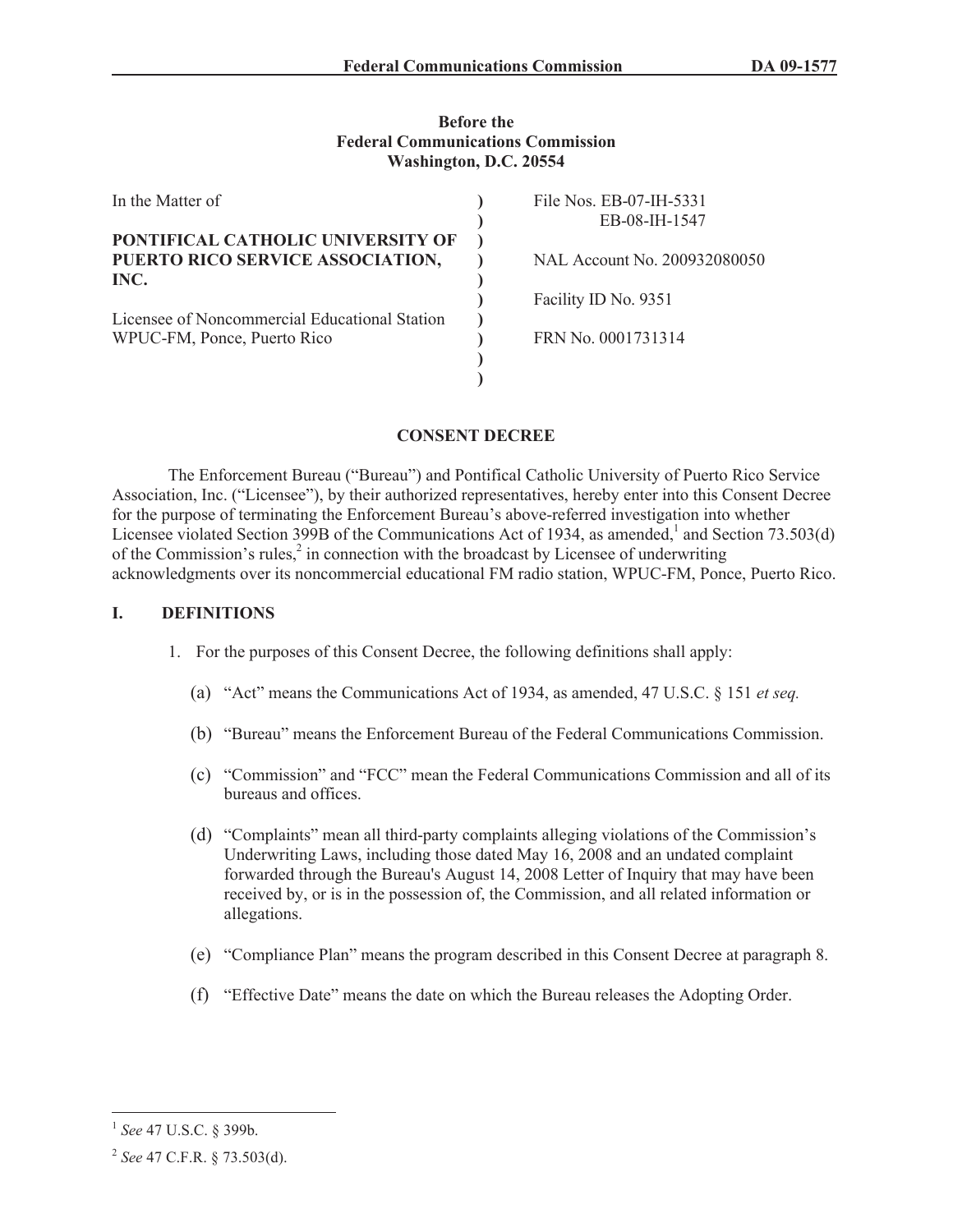- (g) "Investigation" means the investigation concerning the Complaints commenced by the Bureau's October 22, 2007 and August 14, 2008 Letters of Inquiry<sup>3</sup> regarding whether Licensee violated the Commission's Underwriting Laws in connection with its operation of the Station during May and July of 2007 as well as between October 27, 2007 and November 25, 2007.
- (h) "Licensee" means the Pontifical Catholic University Service Association and its predecessors-in-interest and successors-in-interest as licensee of the Station.
- (i) "Order" or "Adopting Order" means an Order of the Bureau adopting the terms of this Consent Decree without change, addition, deletion, or modification.
- (j) "Parties" mean Licensee and the Bureau.
- (k) "Rules" mean the Commission's regulations found in Title 47 of the Code of Federal Regulations.
- (l) "Station" means noncommercial educational FM radio station WPUC-FM, Ponce, Puerto Rico (Facility ID No. 9351).
- (m) "Underwriting Laws" mean Section 399B of the Communications Act of 1934, 47 U.S.C. § 399b, and Section 73.503(d) of the Commission's Rules, 47 C.F.R. § 73.503(d).

#### **II. BACKGROUND**

2. Pursuant to Section  $399b(a)$  of the Act<sup>4</sup> and Section  $73.503(d)$  of the Rules, advertisements are defined as program material broadcast "in exchange for any remuneration" and intended to "promote any service, facility, or product" of for-profit entities.<sup>5</sup> Section 399b(b)(2) specifically provides that noncommercial educational stations may not broadcast advertisements.<sup>6</sup> Although contributors of funds to such stations may receive on-air acknowledgements of their support, the Commission has held that such acknowledgements may be made for identification purposes only, and should not promote the contributors' products, services, or businesses.<sup>7</sup> Specifically, such announcements may not contain comparative or qualitative descriptions, price information, calls to action, or inducements to buy, sell, rent or lease.<sup>8</sup> At the same time, however, the Commission has acknowledged that it is at times difficult to distinguish between language that promotes versus that which merely identifies the underwriter and is consistent with the Commission's Rules and decisions establishing compliant underwriting

<sup>3</sup> *See* Letter from Benigno E. Bartolome, Deputy Chief, Investigations and Hearings Division, Enforcement Bureau, to Licensee, dated October 22, 2007("*October 22th LOI*"); Letter from Kenneth M. Scheibel, Jr., Assistant Chief, Investigations and Hearings Division, Enforcement Bureau, to Licensee, dated August 14, 2008 ("*August 14th LOI*").

<sup>4</sup> *See* 47 U.S.C. § 399b.

<sup>5</sup> *See* 47 U.S.C. § 399b(a).

<sup>6</sup> *See* 47 U.S.C. § 399b(b)(2).

<sup>7</sup> *See Commission Policy Concerning the Noncommercial Nature of Educational Broadcasting Stations*, Public Notice (1986), *republished*, 7 FCC Rcd 827 (1992) ("*Public Notice*").

<sup>8</sup> *See Id*.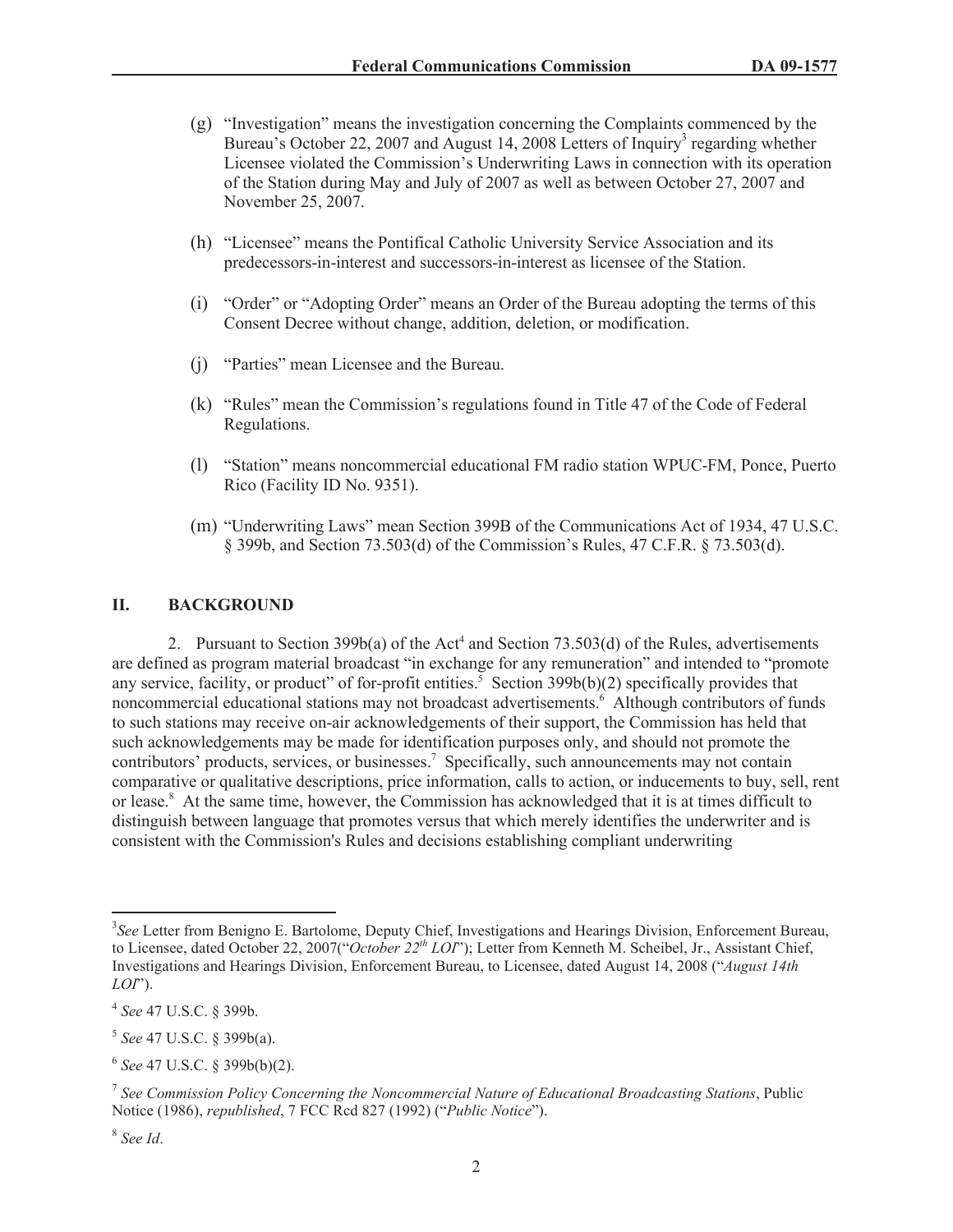announcements. Consequently, the Commission expects licensees to exercise reasonable, "good faith" judgment in this area, and affords some latitude to the judgments of licensees who do so.<sup>9</sup>

3. On October 22, 2007, the Bureau inquired about a complaint alleging that Licensee had aired advertisements in violation of the Underwriting Laws during sporting events on May 28, 2007, July 2, 2007 and July 28, 2007. Licensee responded on November 21, 2007, informing the Bureau that the sporting events aired on May 28, 2007 and July 2, 2007. Licensee also stated that it had advertisements that may have aired on those two dates. On August 14, 2008, the Bureau inquired about a complaint alleging that Licensee had aired advertisements in violation of the Underwriting Laws between October 27, 2007 and November 25, 2007. The Bureau directed Licensee to produce further information on October 27, 2008 and April 17, 2009. Licensee responded on September 29, 2008, November 26, 2008 and June 1, 2009, informing the Bureau that numerous announcements had aired between October 27, 2007, and November 25, 2007.

## **III. TERMS OF AGREEMENT**

4. **Adopting Order.** The Parties agree that the provisions of this Consent Decree shall be subject to final approval by the Bureau by incorporation of such provisions by reference in the Adopting Order without change, addition, modification, or deletion.

5. **Jurisdiction.** Licensee agrees that the Bureau has jurisdiction over it and the matters contained in this Consent Decree and has the authority to enter into and adopt this Consent Decree.

6. **Effective Date; Violations.** The Parties agree that this Consent Decree shall become effective on the date on which the FCC releases the Adopting Order. Upon release, the Adopting Order and this Consent Decree shall have the same force and effect as any other Order of the Bureau. Any violation of the Adopting Order, or of the terms of this Consent Decree, shall constitute a separate violation of a Bureau Order, entitling the Bureau to exercise any rights and remedies attendant to the enforcement of a Commission Order.

7. **Termination of Investigation.** In express reliance on the covenants and representations in this Consent Decree, and to avoid further expenditure of public resources, the Bureau agrees to terminate its Investigation and dismiss the Complaints. In consideration for the termination of said Investigation and dismissal of the Complaints, Licensee agrees to the terms, conditions, and procedures contained herein. The Bureau further agrees that, in the absence of new material evidence, the Bureau will not use the facts developed in this Investigation through the Effective Date of the Consent Decree, or the existence of this Consent Decree, to institute, on its own motion, any new proceeding, formal or informal, or take any action on its own motion against Licensee concerning the matters that were the subject of the Investigation or the Complaints. The Bureau also agrees that it will not use the facts developed in this Investigation through the Effective Date of this Consent Decree, or the existence of this Consent Decree, to institute on its own motion any proceeding, formal or informal, or take any action on its own motion against Licensee with respect to Licensee's basic qualifications, including its character qualifications, to be a Commission licensee or to hold Commission authorizations.

8. **Compliance Plan.** For purposes of settling the matters set forth herein, Licensee agrees to maintain a Compliance Plan related to future compliance with the Act, the Commission's Rules, and the Commission's Orders. The Plan will include, at a minimum, the following components:

<sup>9</sup> *See Xavier University*, Letter of Admonition, issued November 14, 1989 (Mass Med. Bur.), *recons. granted*, Memorandum Opinion and Order, 5 FCC Rcd 4920 (1990).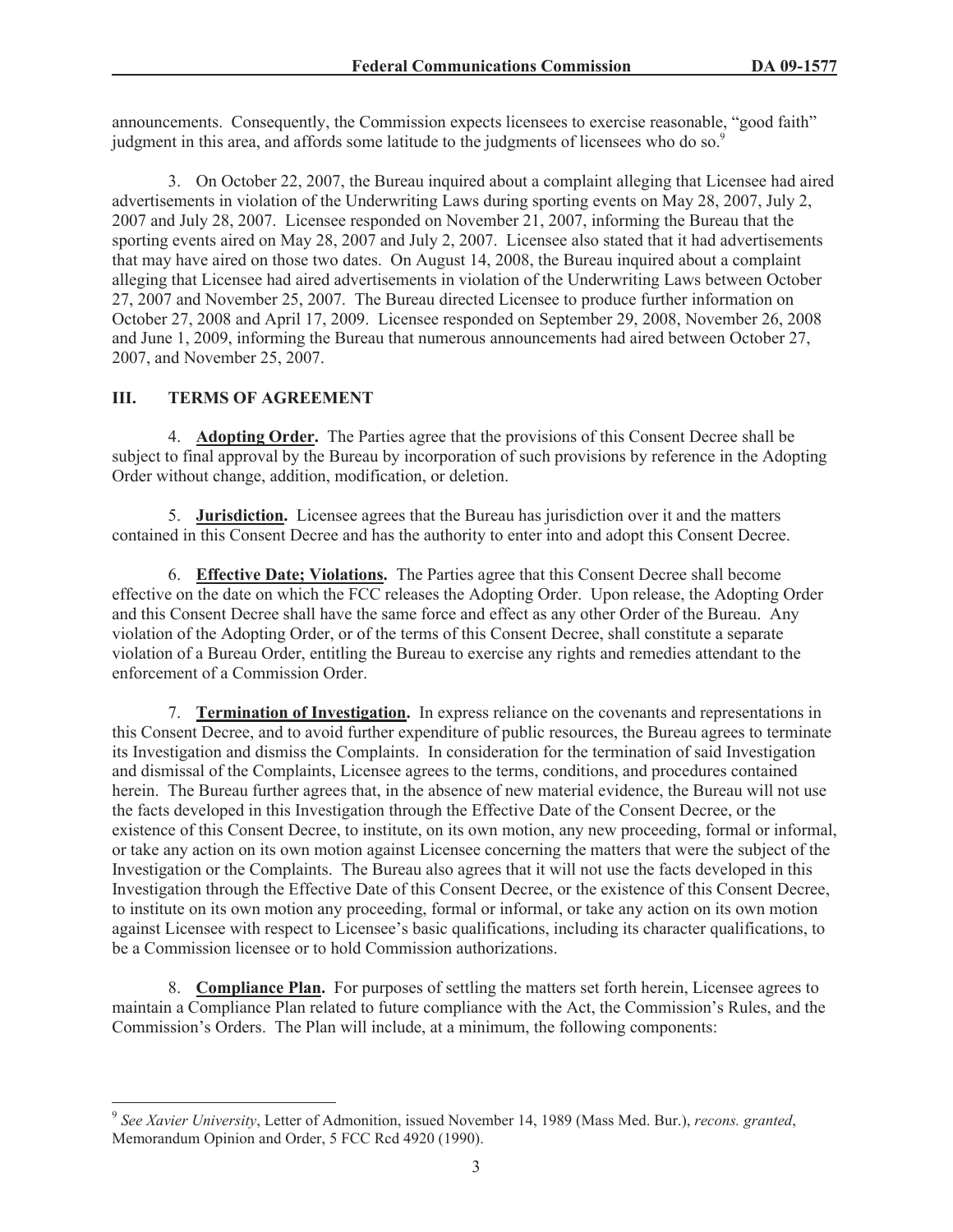a. Licensee will use a multi-level review procedure for underwriting content to be broadcast on the Station. In working with prospective underwriters, Licensee staff will brief potential donors on the Underwriting Laws, provide them with the current Licensee Underwriting Guidelines, and work with them to fashion acceptable language.

b. Licensee has prepared, with the assistance of legal counsel, an employee manual on allowed and prohibited announcements, will train employees and student interns on acceptable underwriting content that complies with the Underwriting Laws, and has placed a moratorium on accepting any new contracts with sports organizations for the broadcast of such organizations' games.

c. Licensee will make good faith efforts, with respect to independently produced programming broadcast on the Station, to obtain from the distributors of such programming the copy for underwriting announcements contained in such programming in advance of such programming's broadcast, for the purposes of independently reviewing such copy for compliance with the Underwriting Laws.

9. **Compliance Reports.** Licensee will file compliance reports with the Commission ninety days after the Effective Date, twelve months after the Effective Date, twenty-four months after the Effective Date, and upon expiration of this Consent Decree, three years after the Effective Date. Each compliance report shall include a compliance certificate from an officer, as an agent of Licensee, stating that the officer has personal knowledge that Licensee has established and maintained on an ongoing basis operating procedures intended to ensure compliance with this Consent Decree, together with an accompanying statement explaining the basis for the officer's compliance certification. Each compliance report will describe any significant difficulties Licensee has encountered during the reporting period in ensuring compliance with the Underwriting Laws, what steps it has taken to resolve those difficulties, and the success of those steps in doing so. All compliance reports shall be submitted to the Chief, Investigations and Hearings Division, Enforcement Bureau, Federal Communications Commission, 445 12th Street, S.W., Washington, D.C. 20554.

10. **Termination Date.** Unless stated otherwise, the requirements of this Consent Decree will expire three (3) years after the Effective Date.

11. **Voluntary Contribution.** Licensee agrees that it will make a voluntary contribution to the United States Treasury in the amount of Seventeen Thousand Dollars (\$17,000.00). The payment will be made in three installments, with the first payment of \$7,000 to made within five (5) calendar days after the Effective Date of the Adopting Order, the second payment of \$5,000 to be made no later than ninety (90) calendar days of the Effective Date of the Adopting Order, and the third payment of \$5,000 to be made no later than one hundred eighty (180) calendar days of the Effective Date of the Adopting Order. Each payment must be made by check or similar instrument, payable to the order of the Federal Communications Commission. The payments must include the NAL/Account Number and FRN Number referenced in the caption to the Adopting Order. Payment by check or money order may be mailed to Federal Communications Commission, P.O. Box 979088, St. Louis, MO 63197-9000. Payment by overnight mail may be sent to U.S. Bank – Government Lockbox #979088, SL-MO-C2-GL, 1005 Convention Plaza, St. Louis, MO 63101. Payment by wire transfer may be made to ABA Number 021030004, receiving bank TREAS/NYC, and account number 27000001. For payment by credit card, an FCC Form 159 (Remittance Advice) must be submitted. When completing the FCC Form 159, enter the NAL/Account number in block number 23A (call sign/other ID), and enter the letters "FORF" in block number 24A (payment type code). Licensee will also send electronic notification on the dates said payments are made to Hillary.DeNigro@fcc.gov, Ben.Bartolome@fcc.gov, Kenneth.Scheibel@fcc.gov, and to Anjali.Singh@fcc.gov.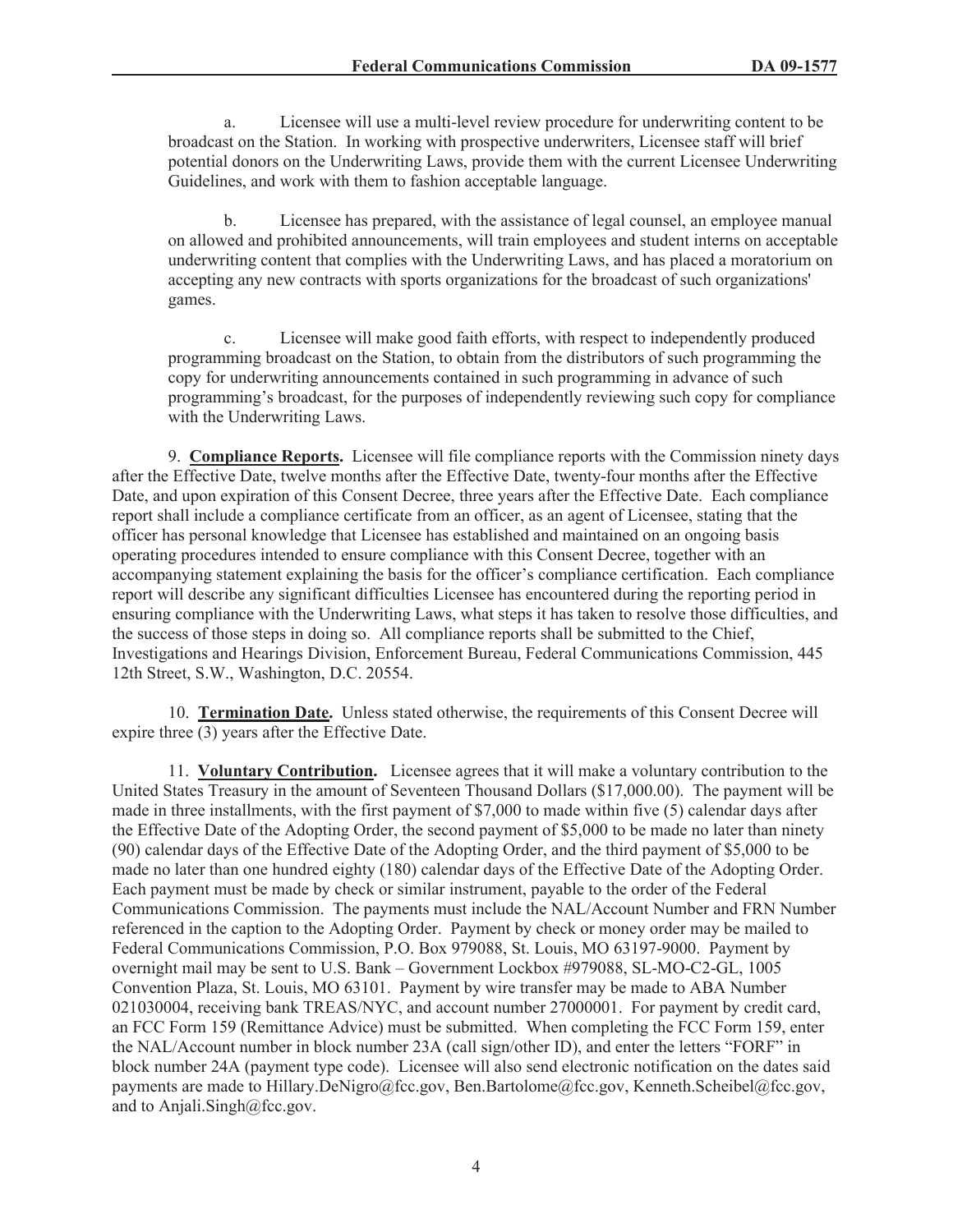12. **Waivers.** Licensee waives any and all rights it may have to seek administrative or judicial reconsideration, review, appeal or stay, or to otherwise challenge or contest the validity of this Consent Decree and the Order adopting this Consent Decree, provided the Commission issues an Order adopting the Consent Decree without change, addition, modification, or deletion. Licensee shall retain the right to challenge Commission interpretation of the Consent Decree or any terms contained herein. If either Party (or the United States on behalf of the Commission) brings a judicial action to enforce the terms of the Adopting Order, neither Licensee nor the Commission shall contest the validity of the Consent Decree or the Adopting Order, and Licensee shall waive any statutory right to a trial *de novo*. Licensee hereby agrees to waive any claims it may otherwise have under the Equal Access to Justice Act, 5 U.S.C. § 504 and 47 C.F.R. § 1.1501 *et seq*., relating to the matters addressed in this Consent Decree.

13. **Subsequent Rule or Order.** The Parties agree that if any provision of the Consent Decree conflicts with any subsequent Rule or Order adopted by the Commission (except an Order specifically intended to revise the terms of this Consent Decree to which Licensee does not expressly consent) that provision will be superseded by such Commission rule or Order.

14. **Successors and Assigns.** Licensee agrees that the provisions of this Consent Decree shall be binding on its successors, assigns, and transferees.

15. **Final Settlement.** The Parties agree and acknowledge that this Consent Decree shall constitute a final settlement between the Parties. The Parties further agree that this Consent Decree does not constitute either adjudication on the merits or a factual or legal finding or determination regarding any compliance or noncompliance with the requirements of the Act or the Commission's Rules and Orders. The Parties agree that this Consent Decree is for settlement purposes only and that by agreeing to this Consent Decree, Licensee does not admit or deny noncompliance, violation or liability for violating the Act, the Commission's Rules or Orders in connection with the matters that are the subject of this Consent Decree.

16. **Modifications.** This Consent Decree cannot be modified without the advance written consent of both Parties.

17. **Paragraph Headings.** The headings of the Paragraphs in this Consent Decree are inserted for convenience only and are not intended to affect the meaning or interpretation of this Consent Decree.

18. **Authorized Representative.** Each party represents and warrants to the other that it has full power and authority to enter into this Consent Decree.